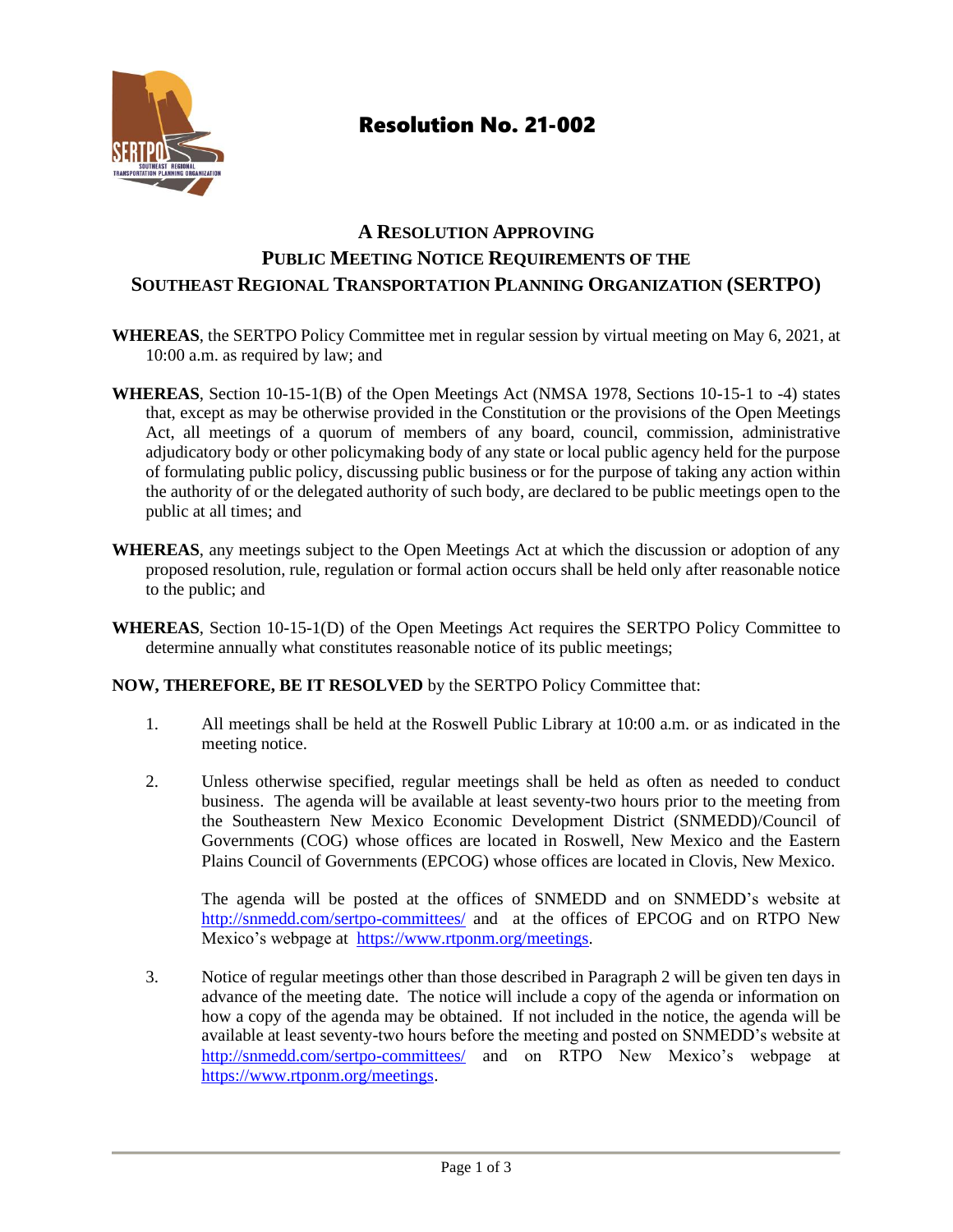

# Resolution No. 21-002

- 4. Special meetings may be called by the Chairman or a majority of the members upon three days notice. The notice for a special meeting shall include an agenda for the meeting or information on how a copy of the agenda may be obtained. The agenda will be available at least seventytwo hours before the meeting and posted on SNMEDD's website at http://snmedd.com/sertpocommittees/ and on RTPO New Mexico's webpage a[t https://www.rtponm.org/meetings.](https://www.rtponm.org/meetings)
- 5. Emergency meetings will be called only under unforeseen circumstances that demand immediate action to protect the health, safety and property of citizens or to protect the public body from substantial financial loss. SERTPO will avoid emergency meetings whenever possible. Emergency meetings may be called by the Chairman or a majority of the members upon twenty-four hours prior notice, unless threat of personal injury or property damage requires less notice. The notice for all emergency meetings shall include an agenda for the meeting or information on how the public may obtain a copy of the agenda. Within ten days of taking action on an emergency matter, SERTPO will notify the Attorney General's Office.
- 6. For the purposes of regular meetings described in paragraph 3 of this resolution, notice requirements are met if notice of the date, time, place and agenda are posted in the following locations:

1600 SE Main, Suite D, Roswell, New Mexico and 418 Main Street, Clovis, New Mexico

At a minimum, copies of the written notice shall also be mailed to those broadcast stations licensed by the Federal Communications Commission and newspapers of general circulation in the region that have made a written request for notice of public meetings.

- 7. For the purposes of special meetings and emergency meetings described in paragraph 4 and 5, notice requirements are met if notice of the date, time, place and agenda is provided by telephone to newspapers of general circulation in the region and posted in the offices of the SNMEDD and EPCOG. Telephone notice also shall be given to those broadcast stations licensed by the Federal Communications Commission and newspapers of general circulation that have made a written request for notice of public meetings.
- 8. In addition to the information specified above, all notices shall include the following language:

#### **Southeastern New Mexico Economic Development District**

Pursuant to the *Americans with Disabilities Act of 1990* (ADA), if anyone requires accommodations for this meeting, please contact the Southeastern New Mexico Economic Development District (SNMEDD) at (575) 624-6131 or 1600 SE Main, Suite D, Roswell, NM 88203.